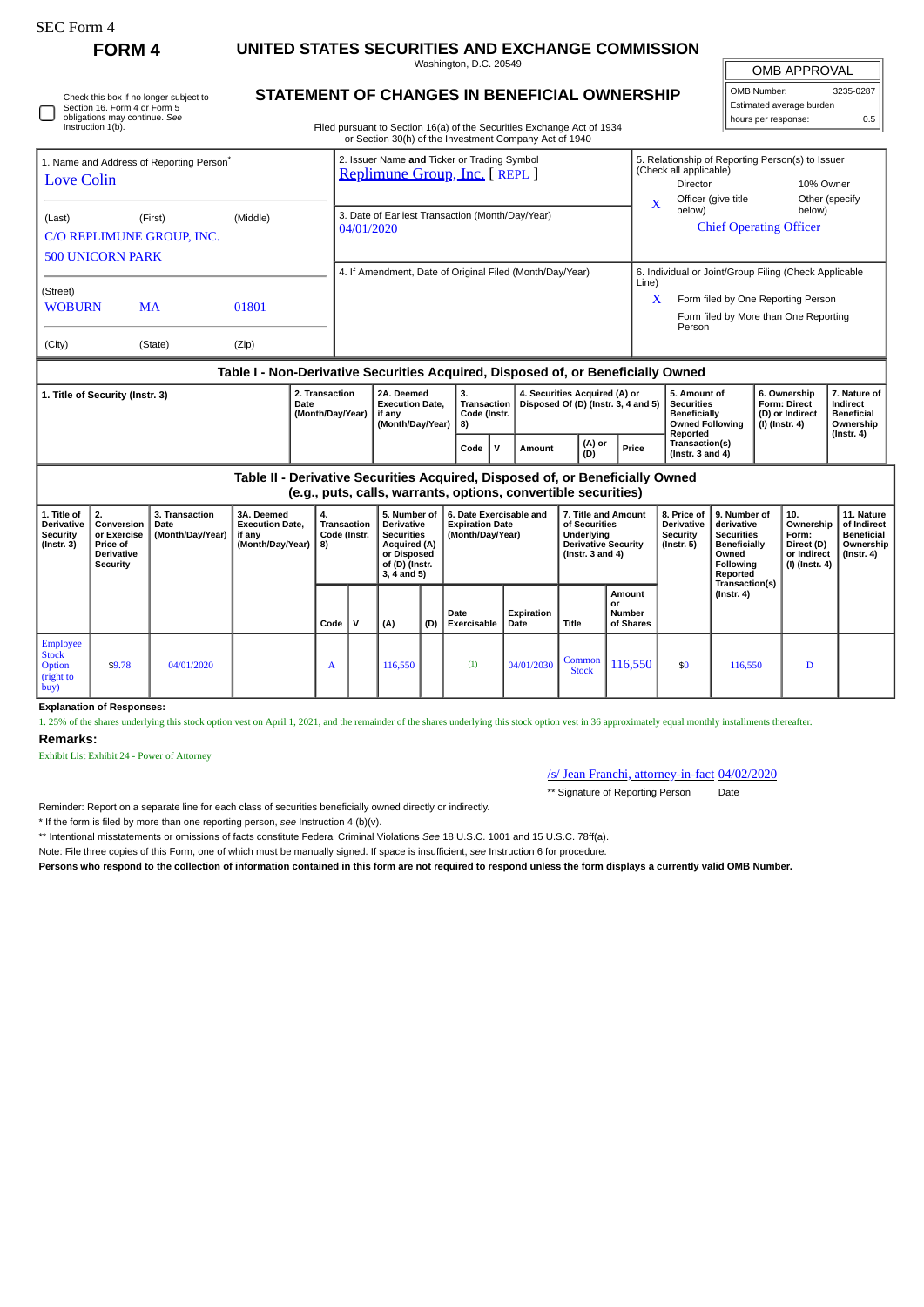## **POWER OF ATTORNEY**

**KNOW ALL BY THESE PRESENTS**, that the undersigned hereby constitutes and appoints each of Robert Coffin, Philip Astley-Sparke and Jean Franchi, signing singly, as his true and lawful attorney-in-fact to:

(1) execute for and on behalf of the undersigned, in the undersigned's capacity as an officer of Replimune Group, Inc. (the "Company"), Forms 3, 4, and 5 in accordance with Section 16(a) of the Securities Exchange Act of 1934 and the rules thereunder and any other forms or reports the undersigned may be required to file in connection with the undersigned's ownership, acquisition, or disposition of securities of the Company;

(2) do and perform any and all acts for and on behalf of the undersigned which may be necessary or desirable to complete and execute any such Form 3, 4, or 5, or other form or report, and timely file such form or report with the U.S. Securities and Exchange Commission and any stock exchange or similar authority; and

(3) take any other action of any type whatsoever in connection with the foregoing which, in the opinion of such attorneys-in-fact, may be of benefit to, in the best interest of, or legally required by, the undersigned, it being understood that the documents executed by such attorneys-in-fact on behalf of the undersigned, pursuant to this Power of Attorney, shall be in such form and shall contain such terms and conditions as such attorneys-infact may approve in his discretion.

The undersigned hereby grants to each such attorney-in-fact full power and authority to do and perform each and every act and thing whatsoever requisite, necessary, and proper to be done in the exercise of any of the rights and powers herein granted, as fully to all intents and purposes as the undersigned might or could do if personally present, with full power of substitution or revocation, hereby ratifying and confirming all that such attorneys-in-fact, or his substitute or substitutes, shall lawfully do or cause to be done by virtue of this Power of Attorney and the rights and powers herein granted. The undersigned acknowledges that no such attorneys-in-fact, in serving in such capacity at the request of the undersigned, is hereby assuming any of the undersigned's responsibilities to comply with Section 13 and Section 16 of the Securities Exchange Act of 1934 and the rules thereunder, as amended.

This Power of Attorney amends and restates in its entirety the Power of Attorney that the undersigned previously signed and delivered in connection with the undersigned's ownership, acquisition, or disposition of securities of the Company.

This Power of Attorney shall remain in full force and effect until revoked by the undersigned in a signed writing delivered to the foregoing attorneys-infact.

[Signature Page Follows]